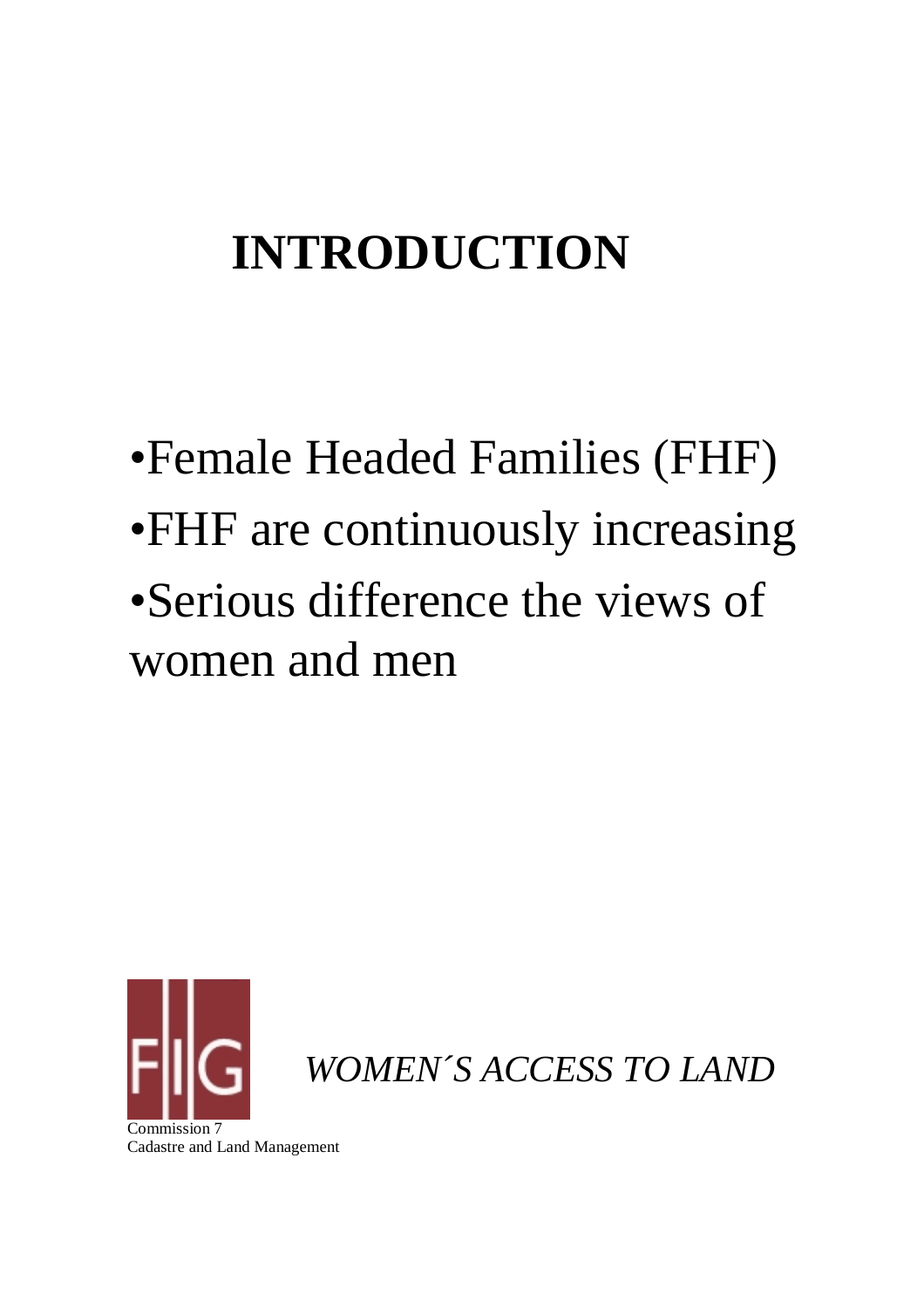### **WHY ACCESS TO LAND**

- •Food
- •A place to live in

## **KEY ISSUES**

•The old structures fall apart •Informal settlements

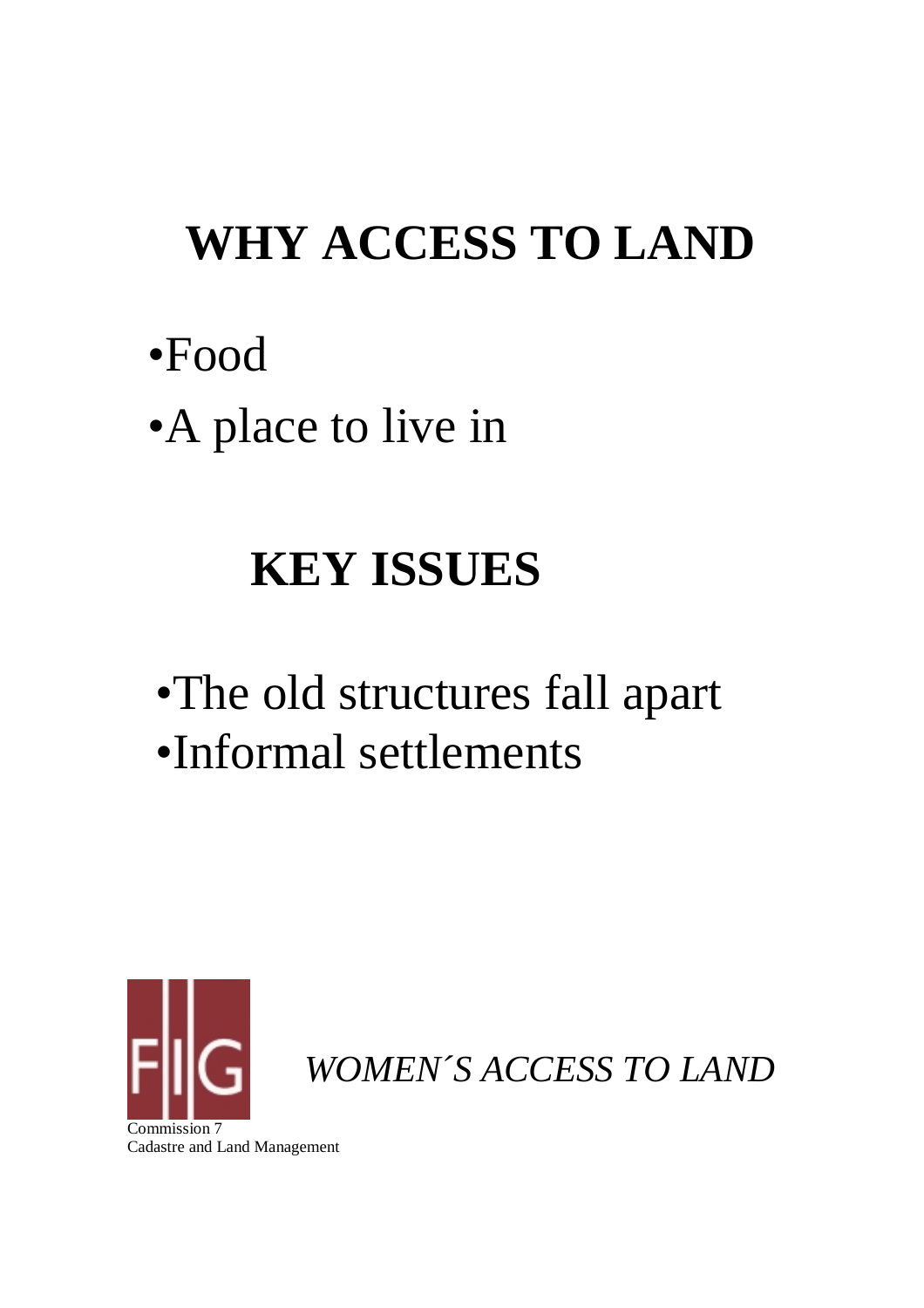## **WHEN DOES WOMEN´S ACCESS TO LAND BECOME AN KEY ISSUE?**

- •Widows
- •Divorced women
- •Abandoned women
- •Orphan girls
- •Children out of wedlock

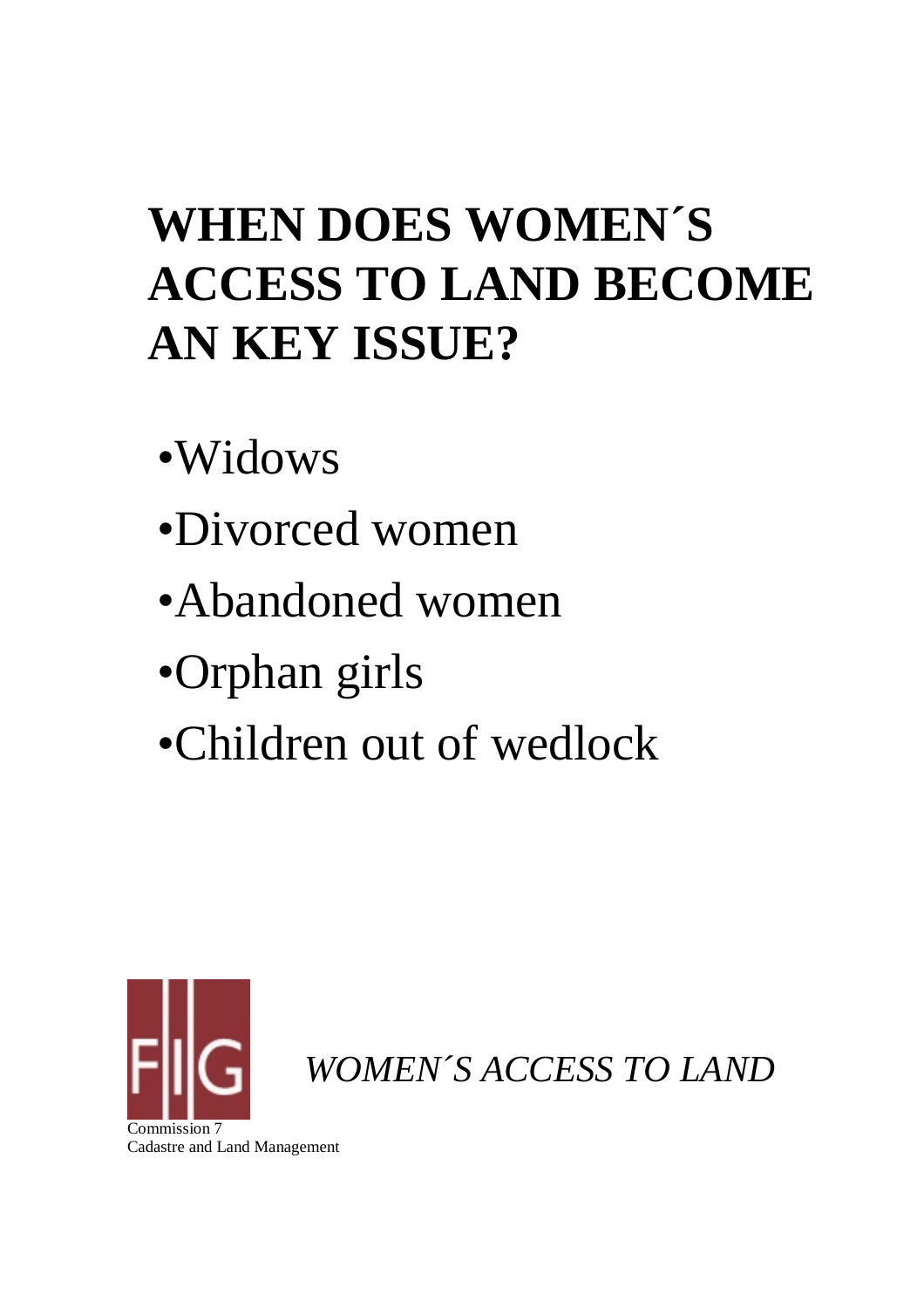### **Legislation**

- •General Law
- •Customary laws
- •Culture
- •Religious traditions

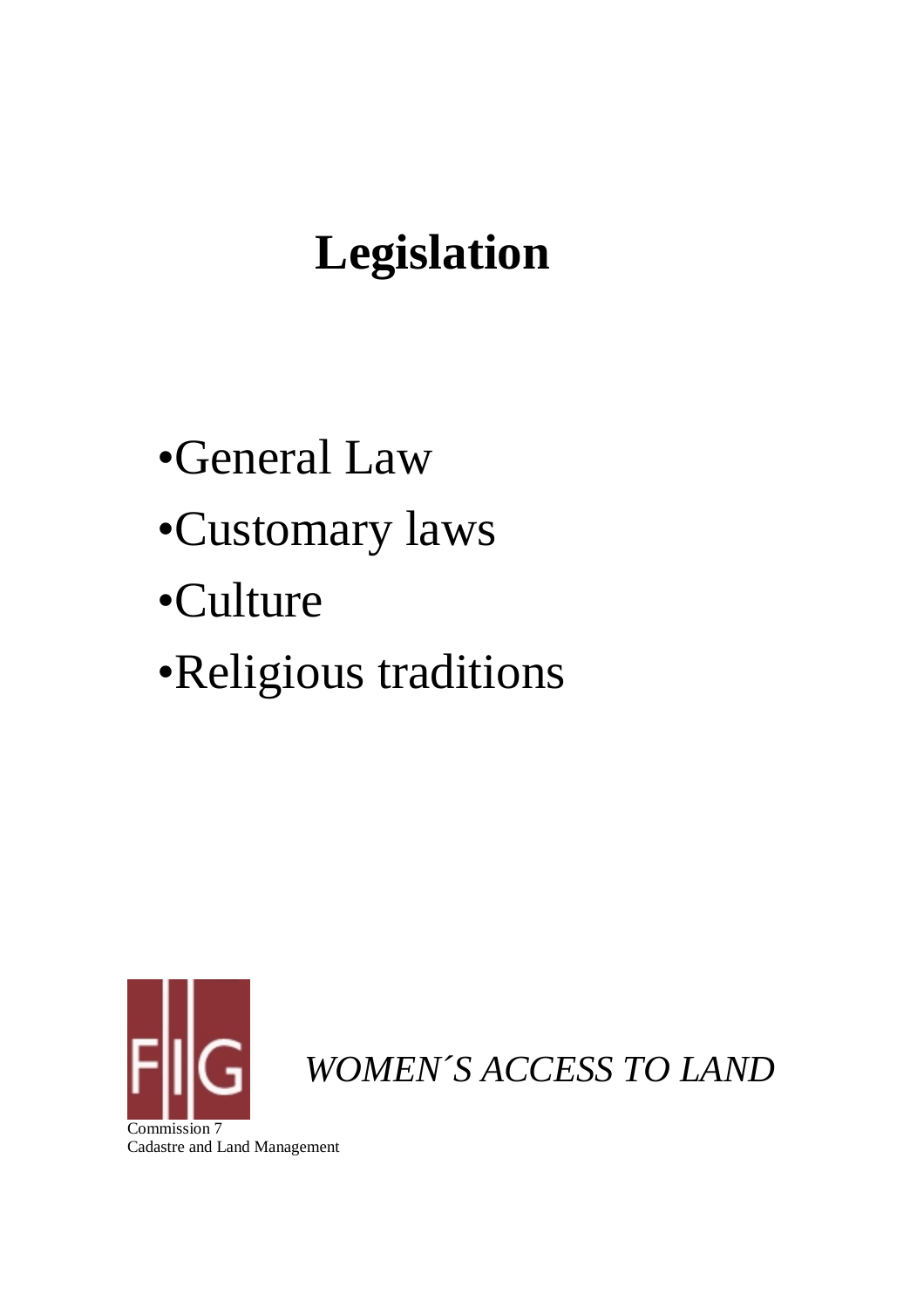## **Mechanicms behind the fact that women are vulnerable in the context of Land**

- •The society is often maleoriented
- •In- transparent systems
- •Illiteracy
- •Access to Education
- •Few women involved in politics
- •Lack of security for loans

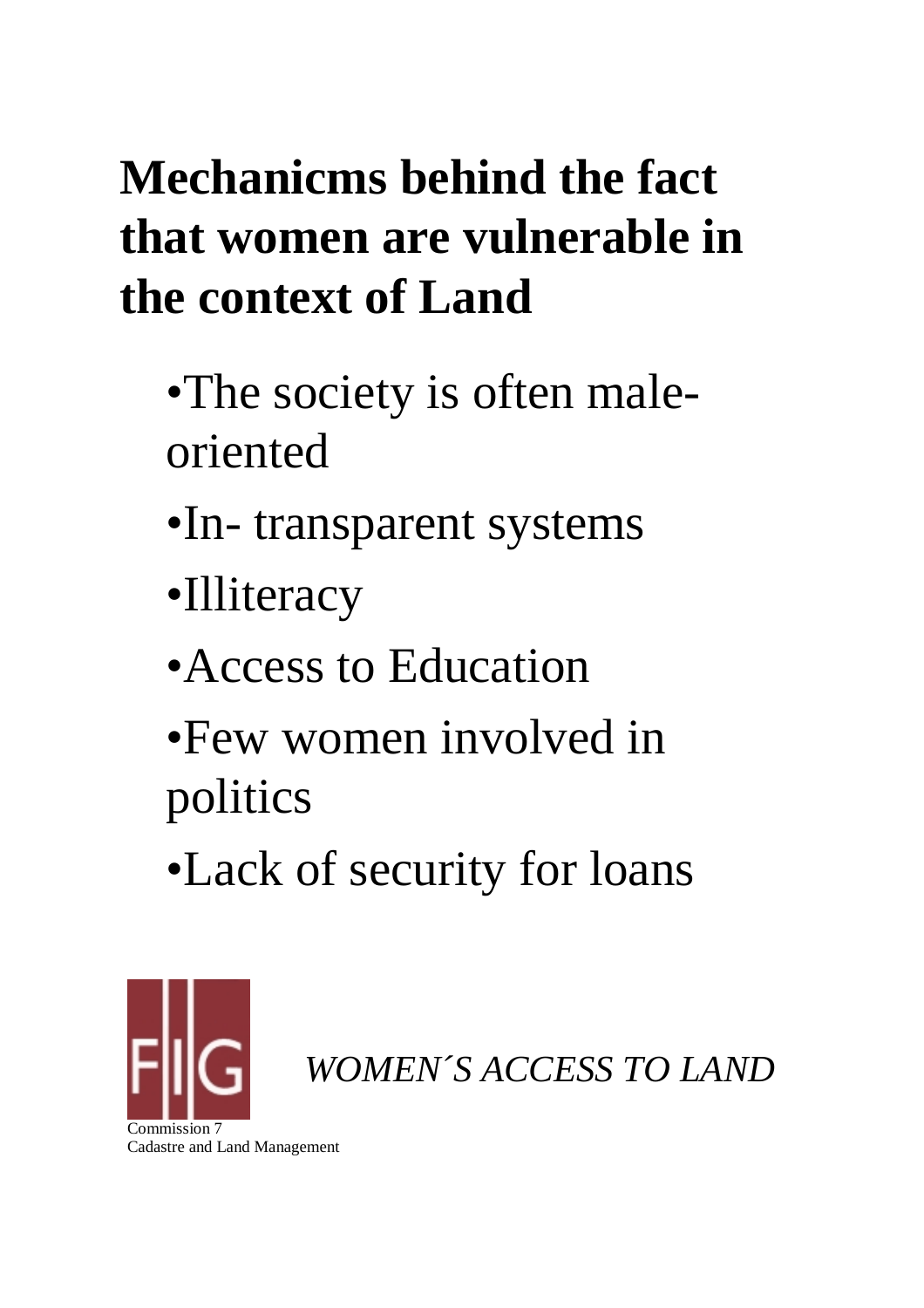#### **Justifications to give women Access to Land**

- •Contribute to the survival of the family
- •Often deeply involved in cultivating land
- •Women usually takes care of the children if the family is dissolved

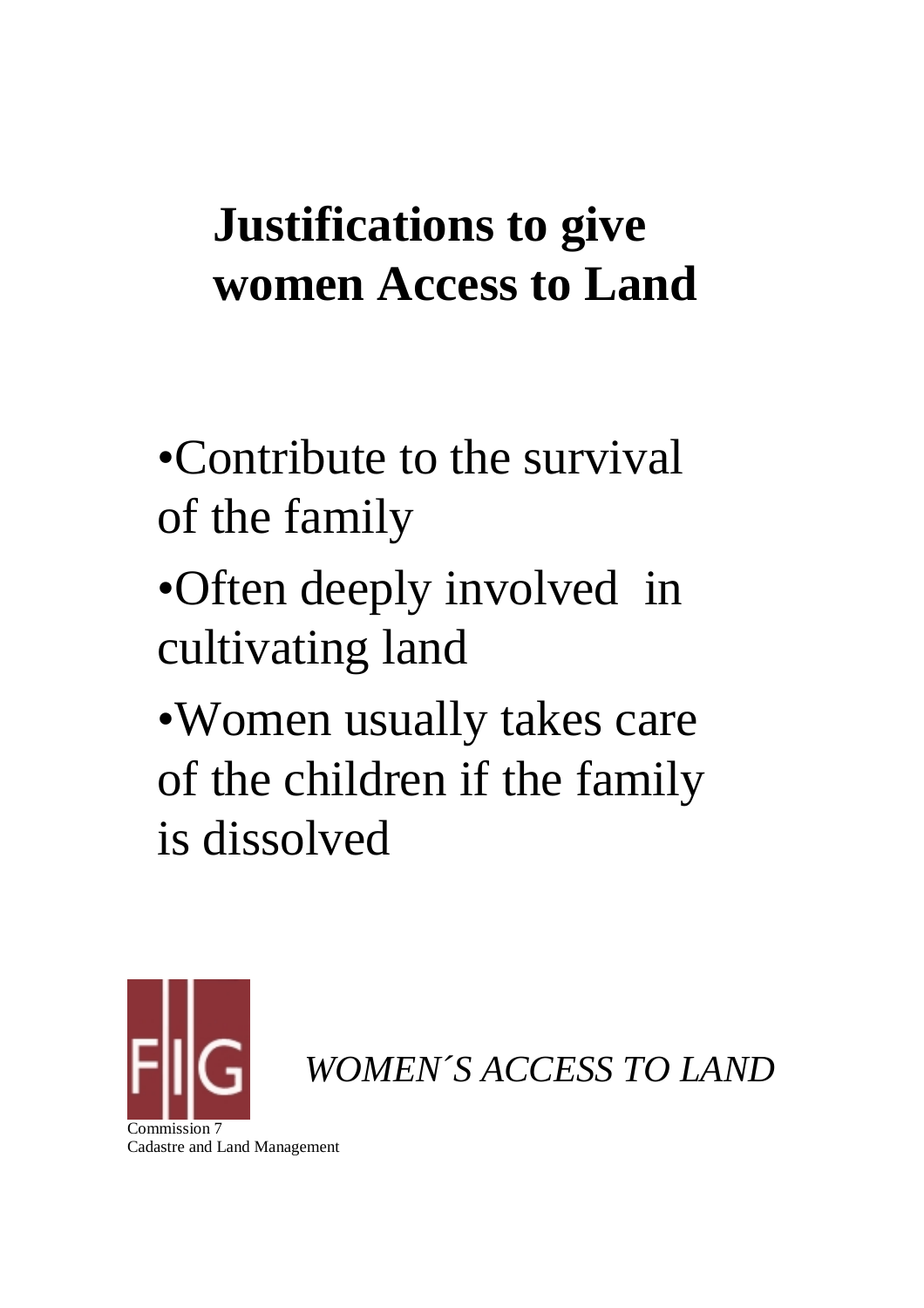#### **Woman Strategies to get Access to Land**

•Pool-owned real properties (Kenya) •Transfer of Land to the

oldest son



*WOMEN´S ACCESS TO LAND*

Cadastre and Land Management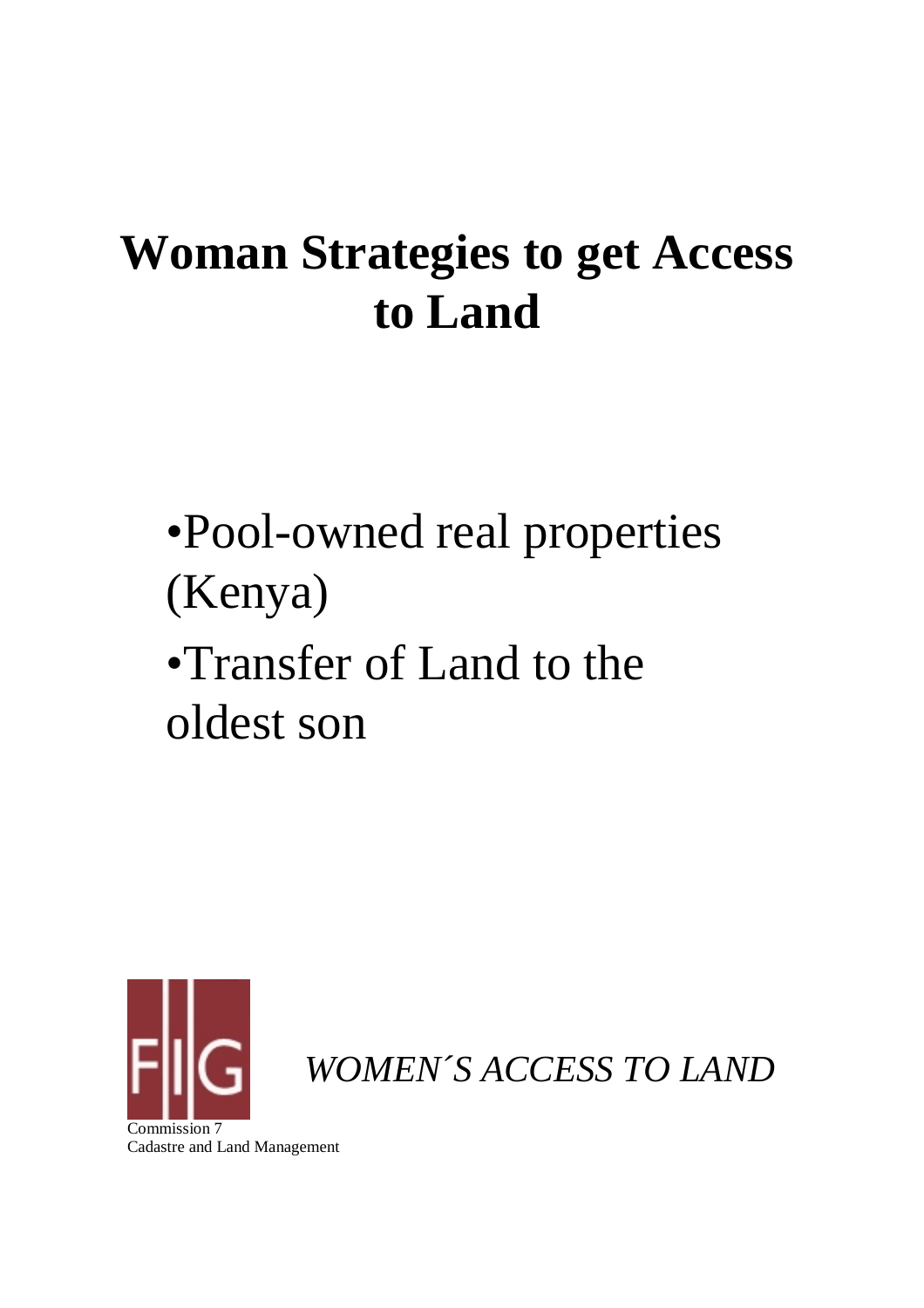### **Experiences from Land Administration Programs with a Gender Component**

•Vietnam

- •Egypt
- •Mozambique

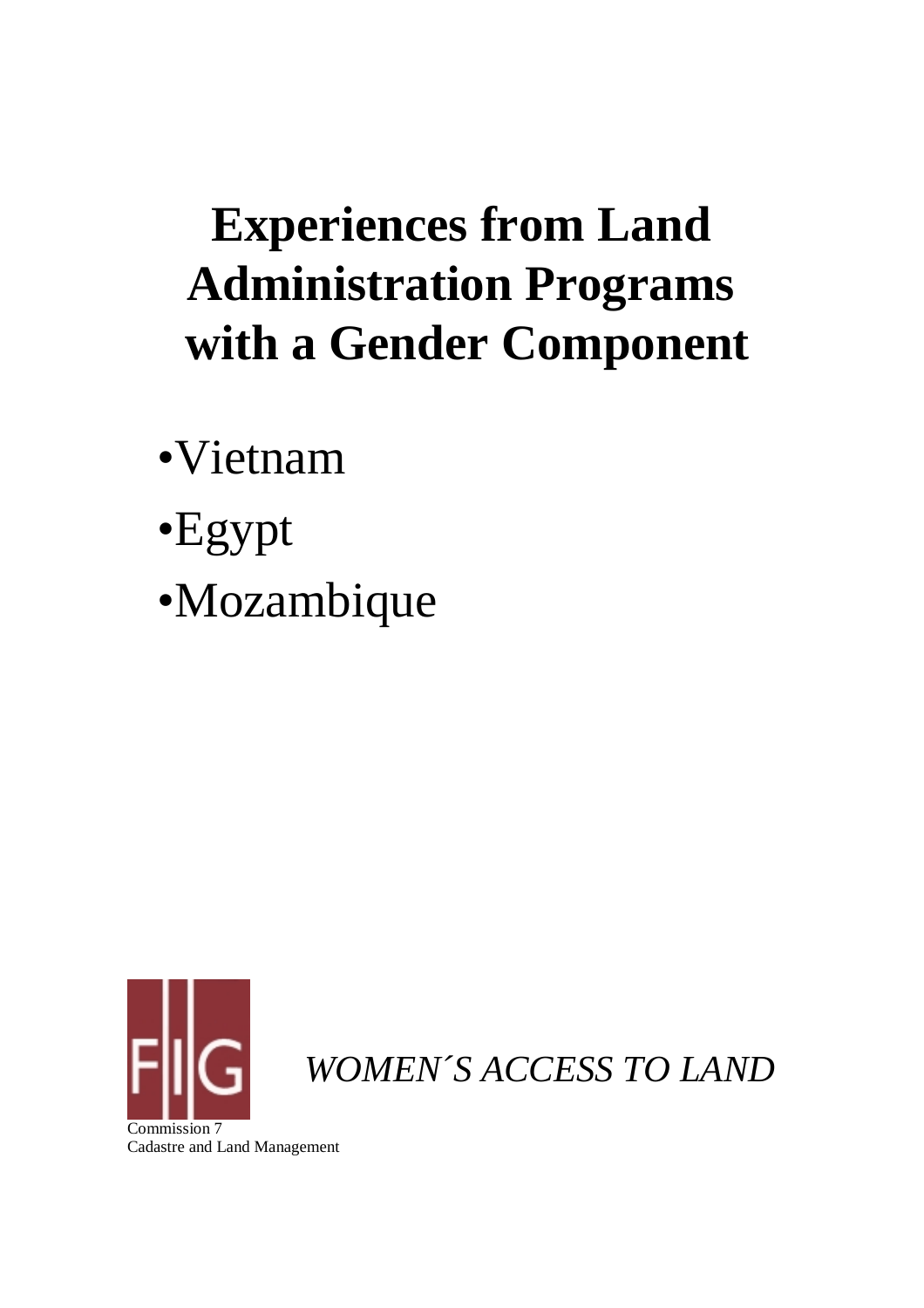#### **Some Statistics**

- •Women own 1% of the worlds wealth
- •Female literacy is 20-50% lower than men's
- •70-80 % of refugees are women or children



*WOMEN´S ACCESS TO LAND*

Commission 7 Cadastre and Land Management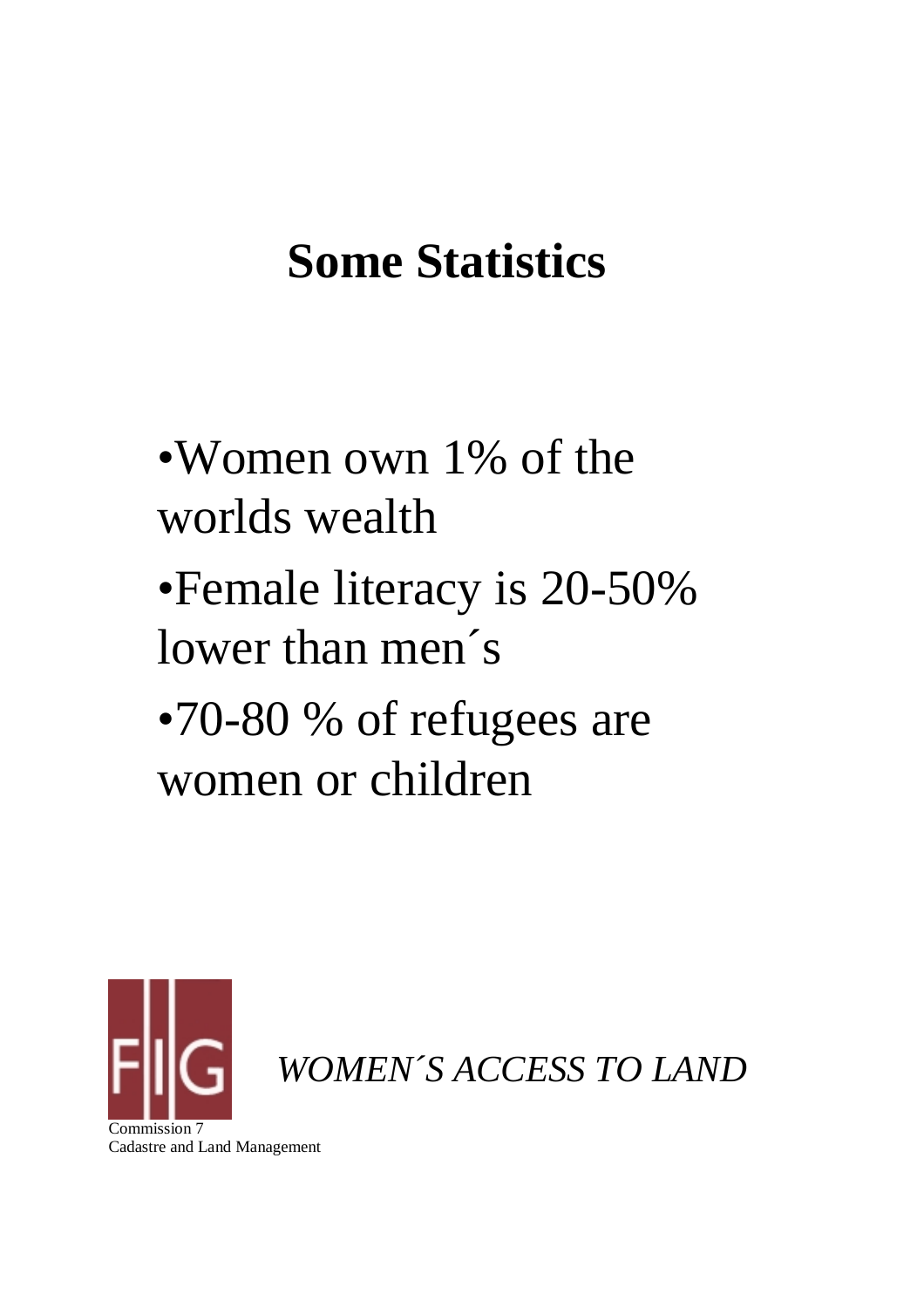#### **What initiatives are necessary?**

### **Global level**

- •Beijing Platform for Action
- •Conferance on Human settlement

## **National Level**

- •The right for women to work
- •Get care for children and elderly
- •Reforms in ecconomic, social and family policy



*WOMEN´S ACCESS TO LAND*

Commission<sub>2</sub> Cadastre and Land Management